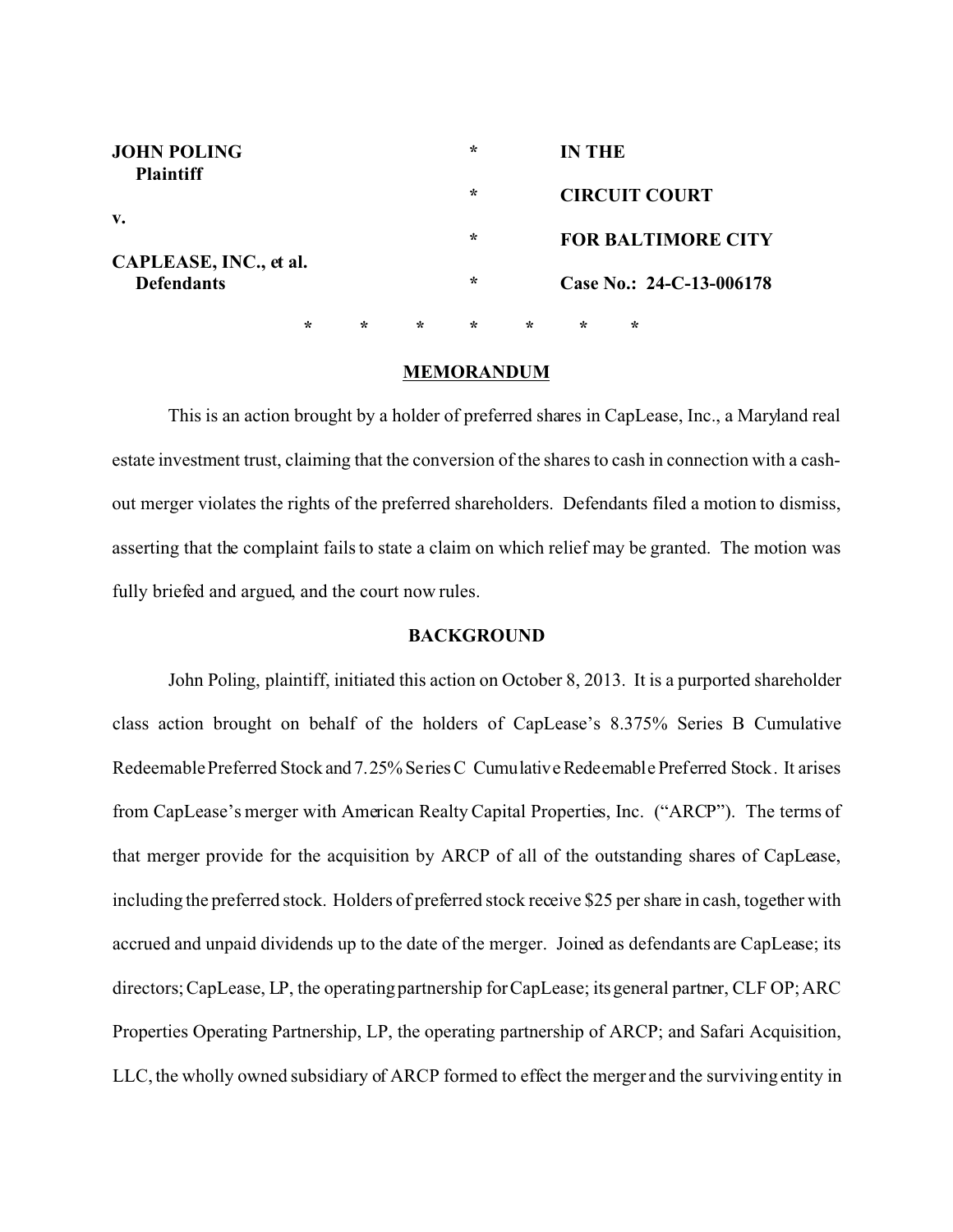the merger. Plaintiff alleges that the merger is a breach of the company's contract with its preferred shareholders and that the directors have violated fiduciary duties.

Dismissal for failure to state a claim is proper only if the plaintiff's allegations and the permissible inferences therefrom, if true, would not afford relief to the plaintiff. *Pittway Corp. v. Collins*, 409 Md. 218, 239 (2009). Hence, the court "must 'assume the truth of all well-pleaded facts and allegations in the complaint, as well as all inferences that can reasonably be drawn from them.'" *Arfaa v. Martino*, 404 Md. 364, 380 (2008) (*quoting Lloyd v. General Motors Corp.*, 397 Md. 108, 121-122 (2007)) (internal citations omitted). The universe of facts pertinent to the analysis of the motion is limited generally to the four corners of the complaint and its incorporated supporting exhibits. *RRC Northeast, LLC v. BAA Maryland, Inc.*, 413 Md. 638, 643 (2010). Accordingly, the factual summary that follows is derived from those sources.<sup>1</sup>

Prior to November 5, 2013, CapLease was a corporation incorporated under the laws of the state of Maryland, with its principal executive offices located in New York. CapLease operated as a real estate investment trust (REIT), focused on financing and investing in commercial real estate leased primarily to single tenants with investment grade or near investment grade credit ratings.

By amendments to its charter, CapLease created the two classes of preferred stock that are at issue in this case. On April 18, 2012, CapLease amended its charter by filing Articles

<sup>&</sup>lt;sup>1</sup> Although not part of the complaint's allegations, there is no dispute that the transaction closed on November 5, 2013. Defendants bring this fact to the court's attention in connection with their contention that plaintiff is not entitled to seek equitable relief because of his failure to seek preliminary injunctive relief to prevent the transaction from closing. Because the court concludes that the complaint fails to state a claim for any relief, it is unnecessary to give separate consideration to the availability of injunctive relief.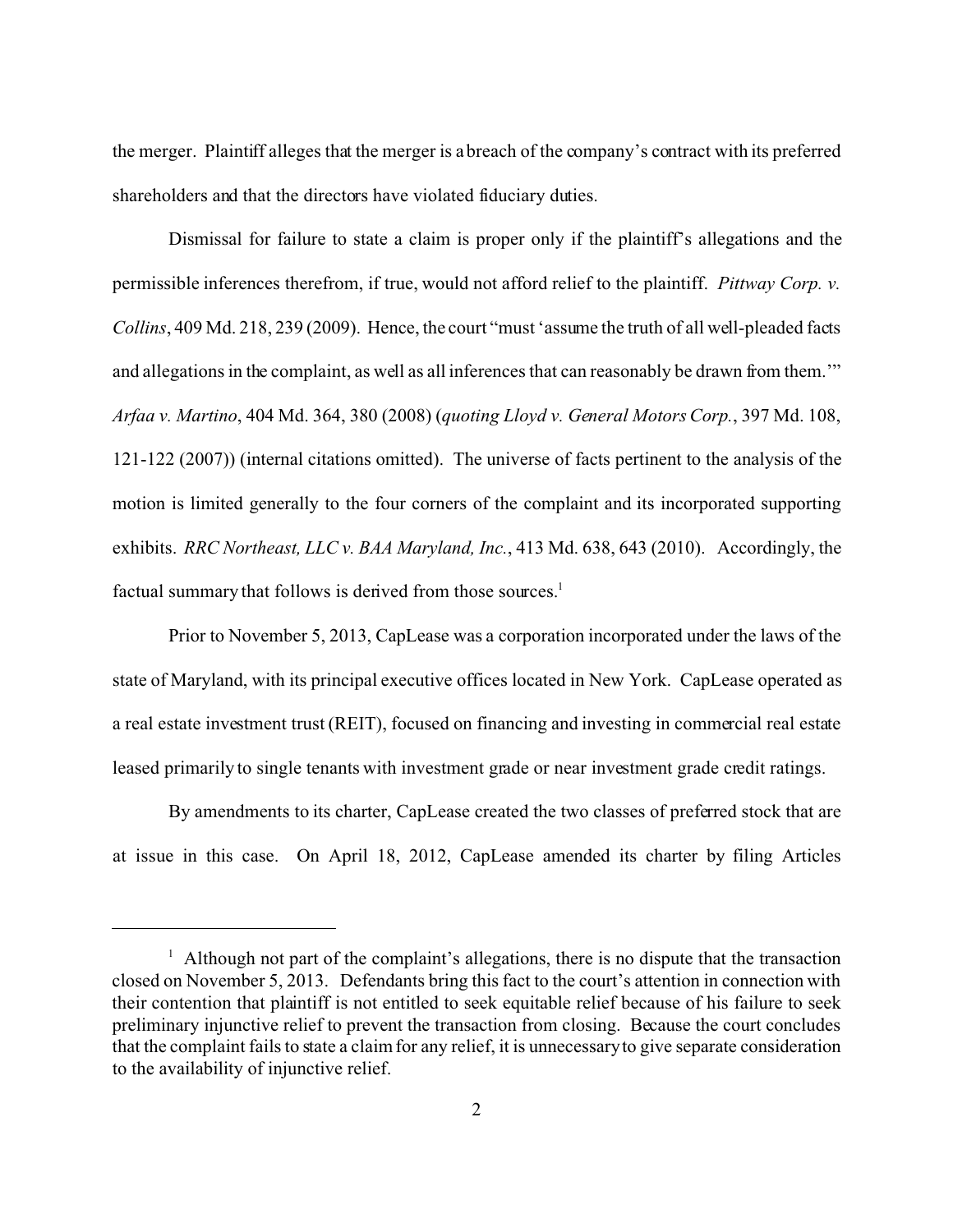Supplementary, which authorized the company to issue shares of Series B Preferred Stock. On January 18, 2013, the company amended its charter again by filing Articles Supplementary that authorized the issuance of shares of Series C Preferred Stock. Section 3 of the Series B Articles Supplementary provides for the payment of cumulative dividends at the yearly rate of 8.375% of the \$25.00 per share liquidation preference of the Series B Preferred Stock (equivalent to a fixed annual amount of \$2.09375 per share). The Series C Articles Supplementary contain similar terms, with an interest rate of 7.25% (equivalent to a fixed annual amount of \$1.8125 per share). The Articles Supplementary further provide that the Series B Preferred Stock is not redeemable prior to April 19, 2017, while the Series C Preferred Stock is not redeemable prior to January 25, 2018. In other material respects, the terms of the Series B and the Series C Articles Supplementary are identical.

On May 28, 2013, it was announced that CapLease and ARCP had entered into a Merger Agreement under which ARCP would acquire all of the outstanding shares of CapLease. The announcement stated that ARCP would pay an amount in cash equal to \$8.50 per share for each outstanding share of CapLease common stock, and that each share of preferred stock will be converted into the right to receive the sum of \$25.00 in cash plus an amount equal to any accrued and unpaid dividends up to but excluding the closing date of the merger. The Merger Agreement provided:

Company Preferred Stock issued and outstanding immediately prior to the Effective Time (other than shares to be cancelled in accordance with Section 3.1(a)(I)) shall automatically be converted into the right to receive an amount in cash, without any interest thereon, equal to the sum of (A) \$25.00 and (B) all accrued and unpaid dividends on such share of Company Preferred Stock to, but excluding, the Closing Date (the "Preferred Merger Consideration"). At the Effective Time, each share of Company Common Stock and Company Preferred Stock converted into the right to receive the Common Merger Consideration or the Preferred Merger Consideration,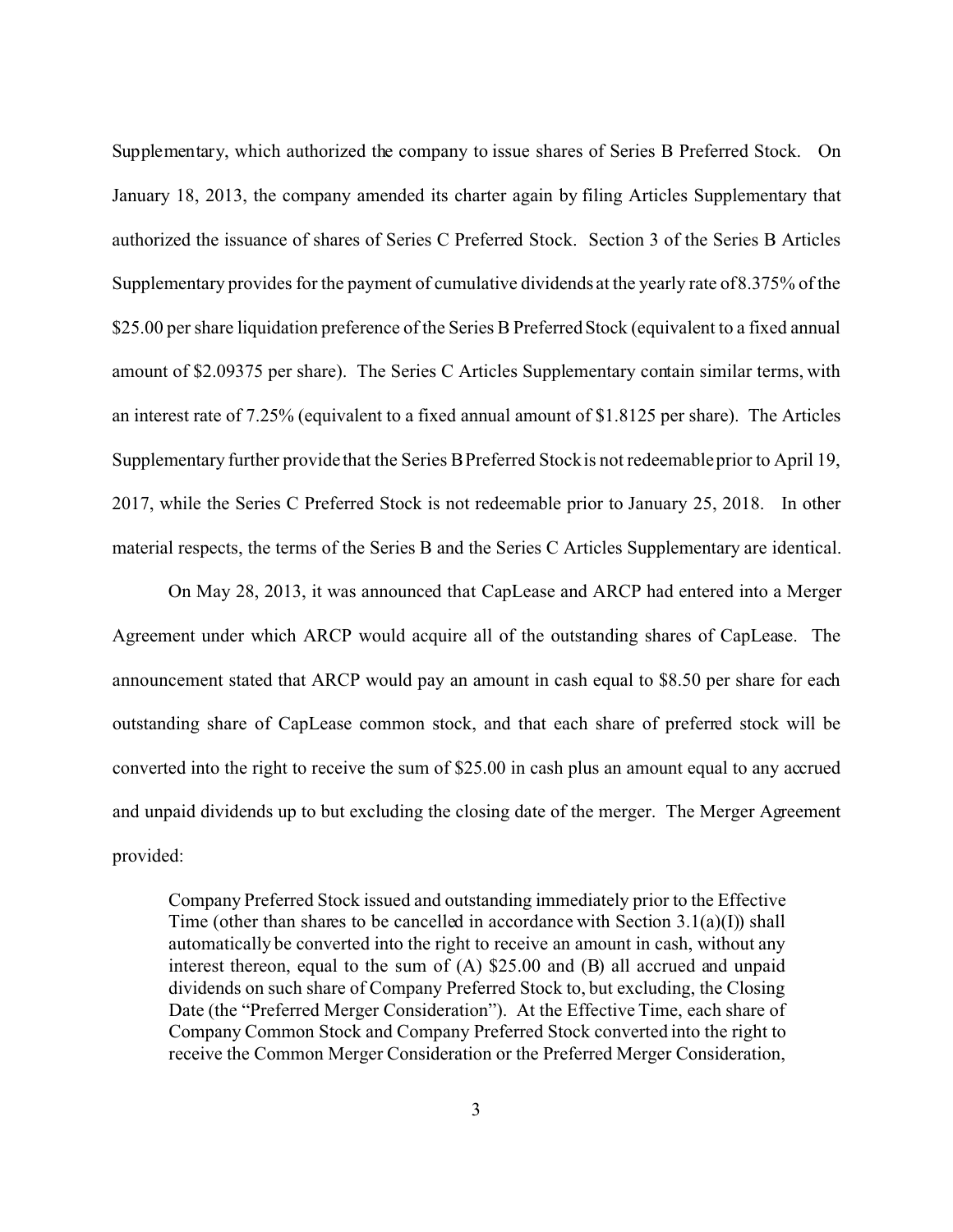as applicable, pursuant to this Section 3.1 (a)(ii), when so converted, shall no longer be outstanding and shall automatically be cancelled and retired and shall cease to exist, and each [shareholder] shall cease to have any rights with respect thereto other than the right to receive the applicable Merger Consideration in accordance with Section 3.2.

Plaintiff identifies himself as a holder of preferred stock, aggrieved because holders of the preferred stock, who purchased the preferred shares with the understanding that they would be receiving a dividend of 8.375% per annum through at least April 19, 2017 for the Series B Preferred Stock and a dividend of 7.25% per annum through at least January 25, 2018 for the Series C Preferred Stock, will lose their right to receive future dividends. Plaintiff alleges that "the redemption" of the preferred stock prior to these dates is not allowed by the Articles Supplementary, which expressly prohibit the redemption of preferred stock except under very limited circumstances, and that no such circumstances apply here. Plaintiff further alleges that defendants have breached their fiduciary duties and violated the Articles Supplementary in order to obtain the substantial financial benefits that the merger would provide at the expense of CapLease's Preferred Shareholders. He notes that the press release announcing the merger touted the benefits of eliminating CapLease's preferred shares.

The complaint contains four counts. Count I asserts a claim for breach of contract against CapLease, its connected entities and its directors. It alleges that by entering into the merger agreement defendants breached the terms of the Articles Supplementary, as well as their duty of good faith and fair dealing. Count II alleges that the directors violated fiduciary duties of care, loyalty, candor and good faith. It asserts that they are attempting "to unfairly deprive [the preferred shareholders] of the true value of their investment." Count III seeks declaratory relief that the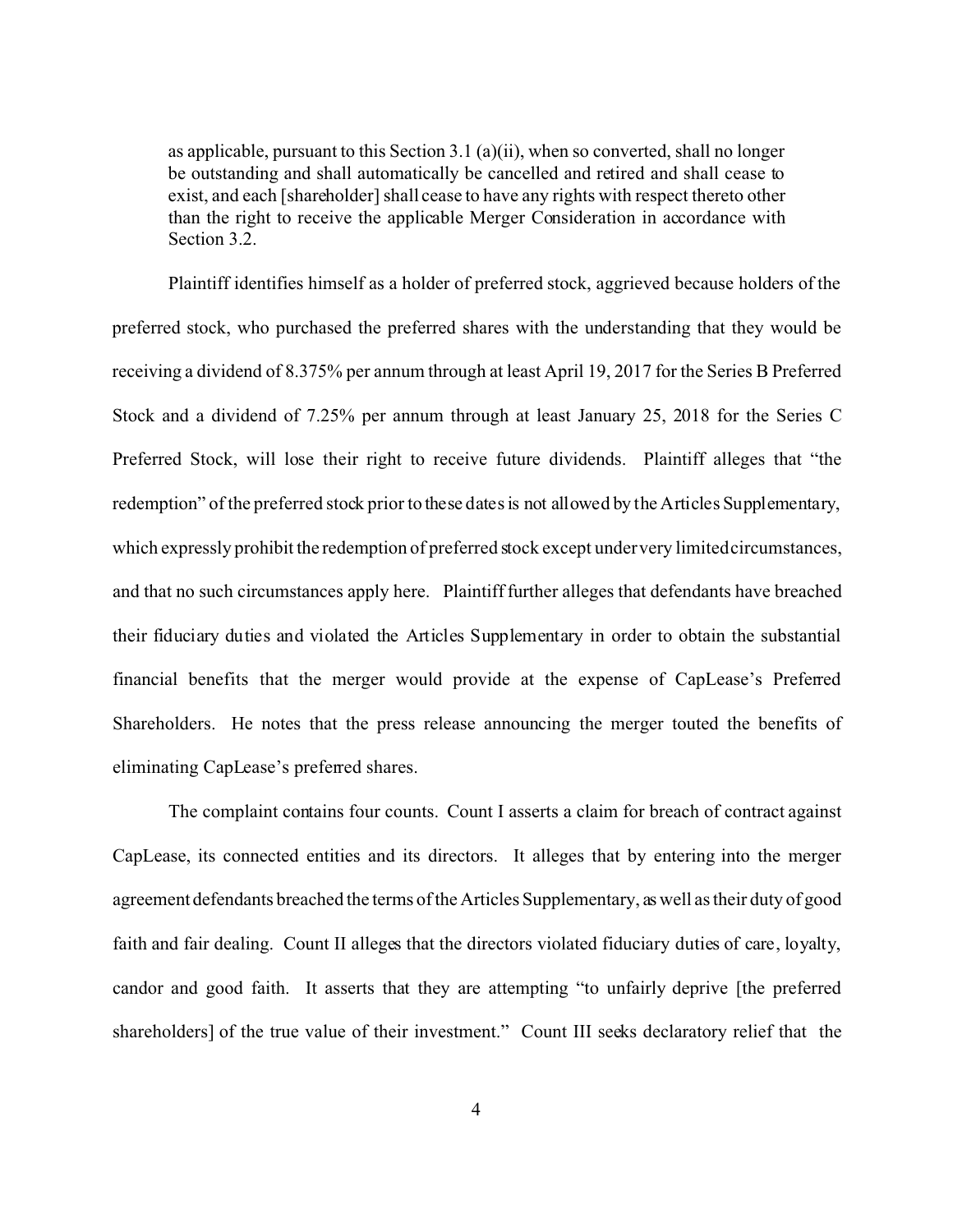merger agreement violates the Articles Supplementary, that the preferred stock should not be redeemed, and that there are breaches of fiduciary duty. Count IV is a claim against the ARCP entities as aiders and abettors of the breach of contract and breach of fiduciary duty alleged elsewhere in the complaint. Plaintiff demands several forms of relief including declaratory, injunctive and rescission relief, as well as damages. $2$ 

# **THE PROVISIONS OF THE ARTICLES SUPPLEMENTARY**

The parties agree that the rights of the preferred shareholders are governed by the Articles Supplementary. Both parties refer to different provisions of the Articles Supplementary to support their positions, and each asserts that reading the Articles as a whole supports its respective interpretation of the terms of the Articles. In consequence, a summary of the contents of the Articles is helpful.

Section 2 of the Articles Supplementary provides that the preferred stock shall rank senior to all classes or series of common stock with respect to distribution rights and rights upon liquidation, dissolution or winding up of the company. Section 3 makes provision for cumulative preferential cash dividends when and as authorized by the board of directors out of funds legally available for the payment of distributions. Section 4 sets forth the liquidation rights of the holders of the preferred stock in the event of any voluntary or involuntary liquidation, dissolution or winding

<sup>&</sup>lt;sup>2</sup> The merger agreement was announced on May 28, 2013. The merger was approved by CapLease's common shareholders on September 10, 2013. It provided that the merger would close on November 5, 2013. Plaintiff initiated this action on October 8, 2013, but did not take any action to block the merger through a preliminary injunction. While defendants assert that plaintiff is guilty of laches, even if true, that fact would not bar plaintiff's claim for damages.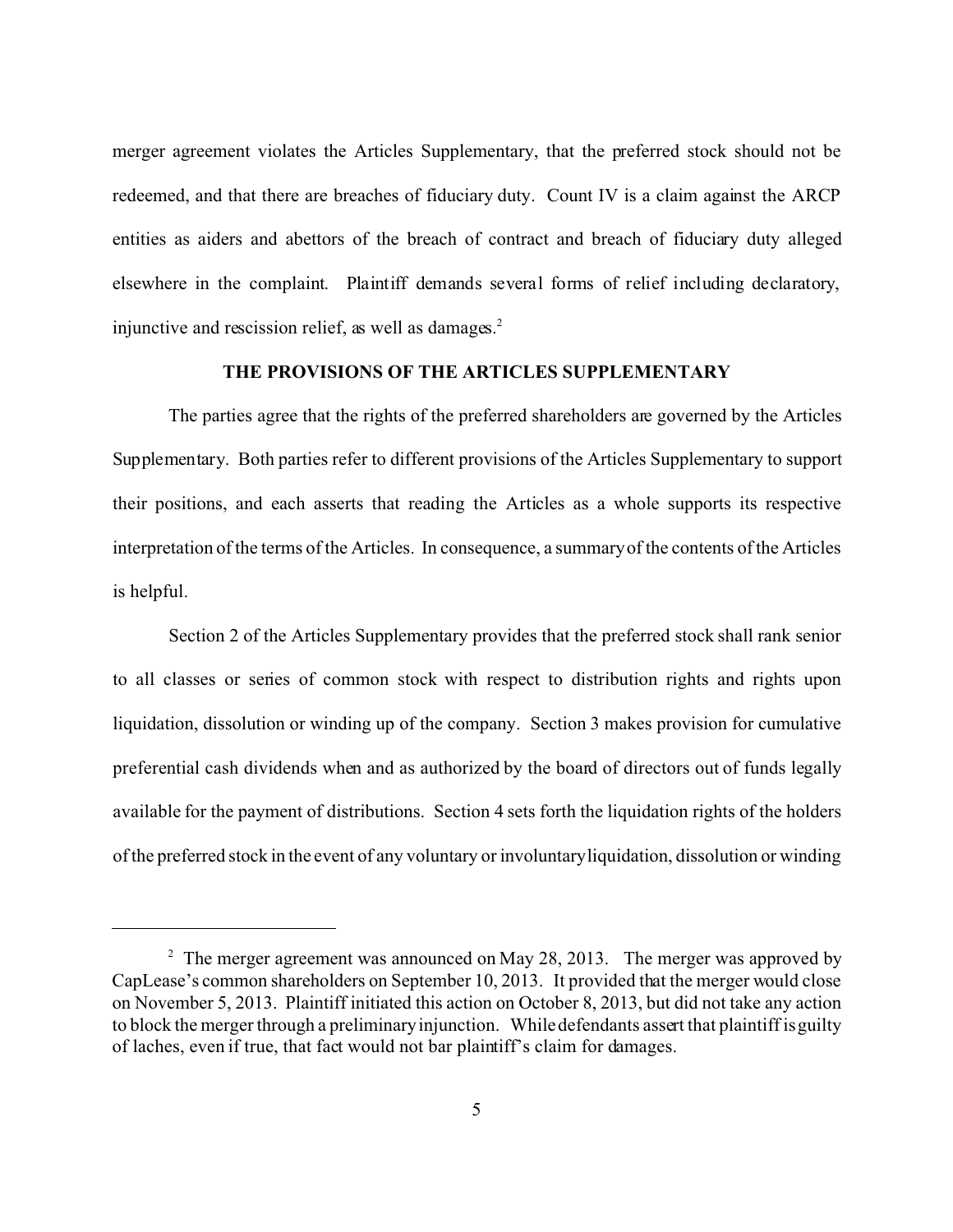up of the company. It provides for the payment of a liquidation preference of \$25 per share together with accumulated and unpaid dividends. Section 4(e) states:

None of a consolidation or merger of the Company with or into another entity, a merger or another entity with or into the Company, a statutory share exchange by the Company or a sale, lease, transfer or conveyance of all or substantially all of the Company's property or business shall be considered a liquidation, dissolution or winding up on the Company.

Section 5 makes provision for redemption of the preferred stock. With certain exceptions

the Series B Preferred Stock is not redeemable prior to April 19, 2017. Section 5 goes on to provide

that after that date the company may redeem the stock in whole or in part at a redemption price of

\$25 per share together with accumulated and unpaid dividends. The same is true for the Series C

Preferred Stock, except that it is not redeemable prior to January 25, 2018.

Section 6 provides for a "Special Optional Redemption" by the company. In pertinent part

it states:

(a) Upon the occurrence of a Change of Control (as defined below), the Company will have the option upon written notice mailed by the company, postage pre-paid, no less than 30 nor more than 60 days prior to the redemption date and addressed to the holders of record of the shares of [Series B/Series C] Preferred Stock to be redeemed at their respective addresses as they appear on the stock transfer records of the Company, to redeem the share of [Series B/Series C] Preferred Stock, in whole or in part within 120 days after the first date on which such Change of Control occurred, for cash at Twenty-five Dollars (\$25.00) per share plus accumulated and unpaid dividends to, but not including, the redemption date ("Special Optional Redemption Right"). . . .

A "Change of Control" is when, after the original issuance of the [Series B/Series C] Preferred Stock, the following have occurred and are continuing:

(I) the acquisition by any person, including any syndicate or group deemed to be a "person" under Section 13(d)(3) of the Exchange Act, as amended (the "Exchange Act") of beneficial ownership, directly or indirectly, through a purchase, merger or other acquisition transaction or series of purchases, mergers or other acquisition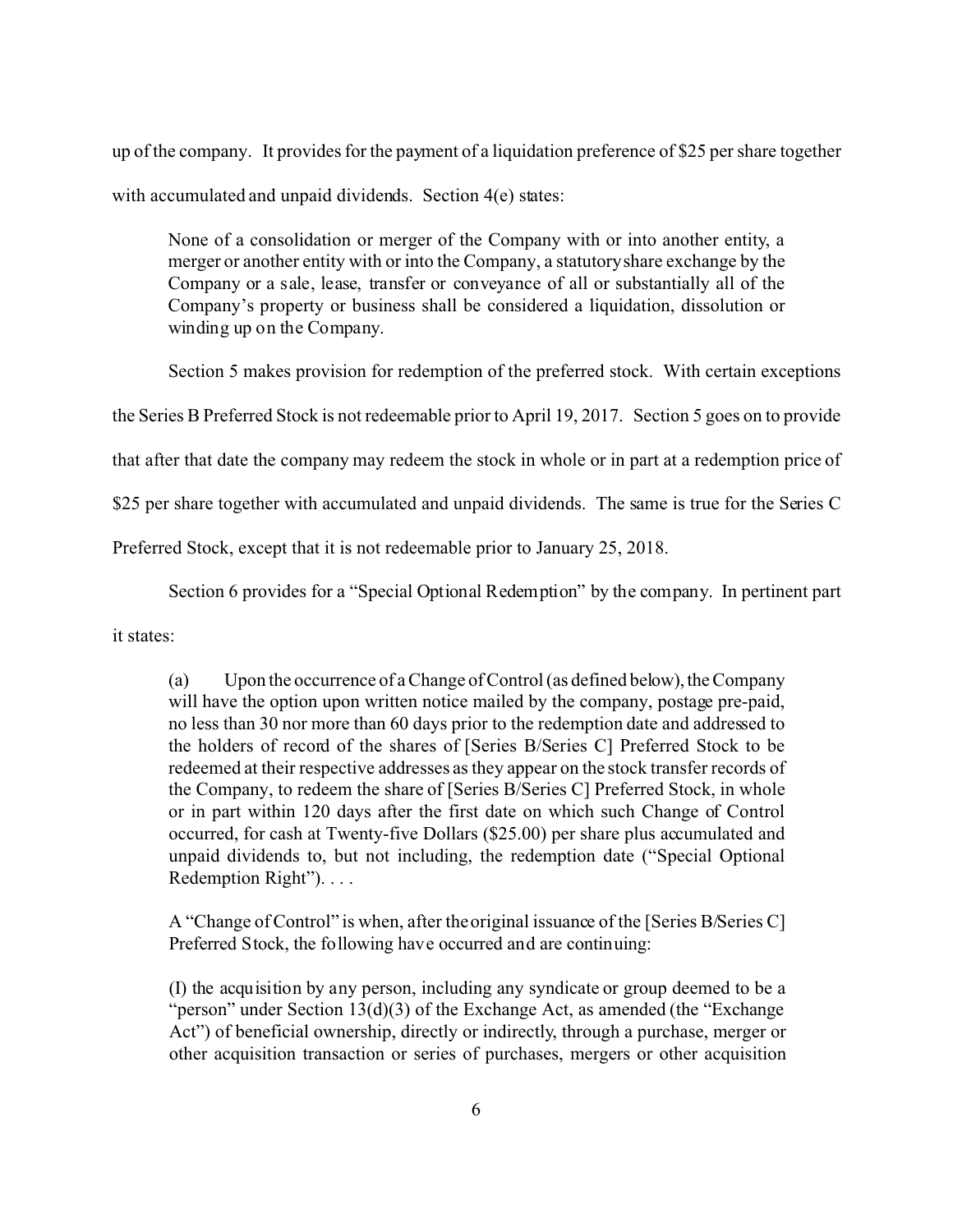transaction of shares of stock of the Company entitling that person to exercise more than 50% of the total voting power of all shares of stock of the Company entitled to vote generally in elections of directors (except that such person will be deemed to have beneficial ownership of all securities that such person has the right to acquire, whether such right is currently exercisable or is exercisable only upon the occurrence of a subsequent condition); and

(ii) following the closing of any transaction referred to in (I) above, neither the Company nor the acquiring or surviving entity has a class of common securities (or American Depository Receipts representing such securities) listed on the New York Stock Exchange (the "NYSE"), the NYSE Amex Equities (the "NYSE Amex"), or the NASDAQ Stock Market ("NASDAQ"), or listed or quoted on an exchange or quotation system that is a successor to the NYSE, the NYSE Amex or NASDAQ.

Section 7 relates to voting rights. It states that the preferred shareholders shall not have any

voting rights except as set forth in that section. Section 7(b) provides that if dividends are in arrears

for a six or more quarters the holders of preferred stock may elect two directors. Section 7(d) states:

(d) So long as any [Series B/Series C] Preferred Stock remains outstanding, the Company shall not, without the affirmative vote of the holders of at least twothirds of the [Series B/Series C] Preferred Stock outstanding at the time, given in person or by proxy, either in writing or at a meeting (such series voting separately as a class), (I) authorize or create, or increase the number of authorized or issued shares of, any class or series of equity securities ranking senior to the [Series B/Series C] Preferred Stock with respect to payment of dividends or the distribution of assets upon voluntary or involuntary liquidation, dissolution or winding up of the Company, or reclassify any authorized equity securities of the Company into any class or series of equity securities ranking senior to the [Series B/Series C] Preferred Stock, or create, authorize or issue any obligation or security convertible into or evidencing the right to purchase any such equity securities; or (ii) amend, alter or repeal the provisions of the Charter (including these [Series B/Series C] Terms), whether by merger or consolidation (in either case, an "Event") or otherwise, so as to materially and adversely affect any right, preference, privilege or voting power of the [Series B/Series C] Preferred Stock; *provided, however*, that with respect to the occurrence of any Event set forth in (ii) above, so long as any [Series B/Series C] Preferred Stock (or any equivalent class or series of securities issued by the surviving entity in such merger or consolidation to which the Company is a party) remains outstanding with the terms thereof materially unchanged or the holders of [Series B/Series C] Preferred Stock receive equity securitieswith rights, preferences, privileges or voting powers substantially the same as those of the [Series B/Series C] Preferred Stock,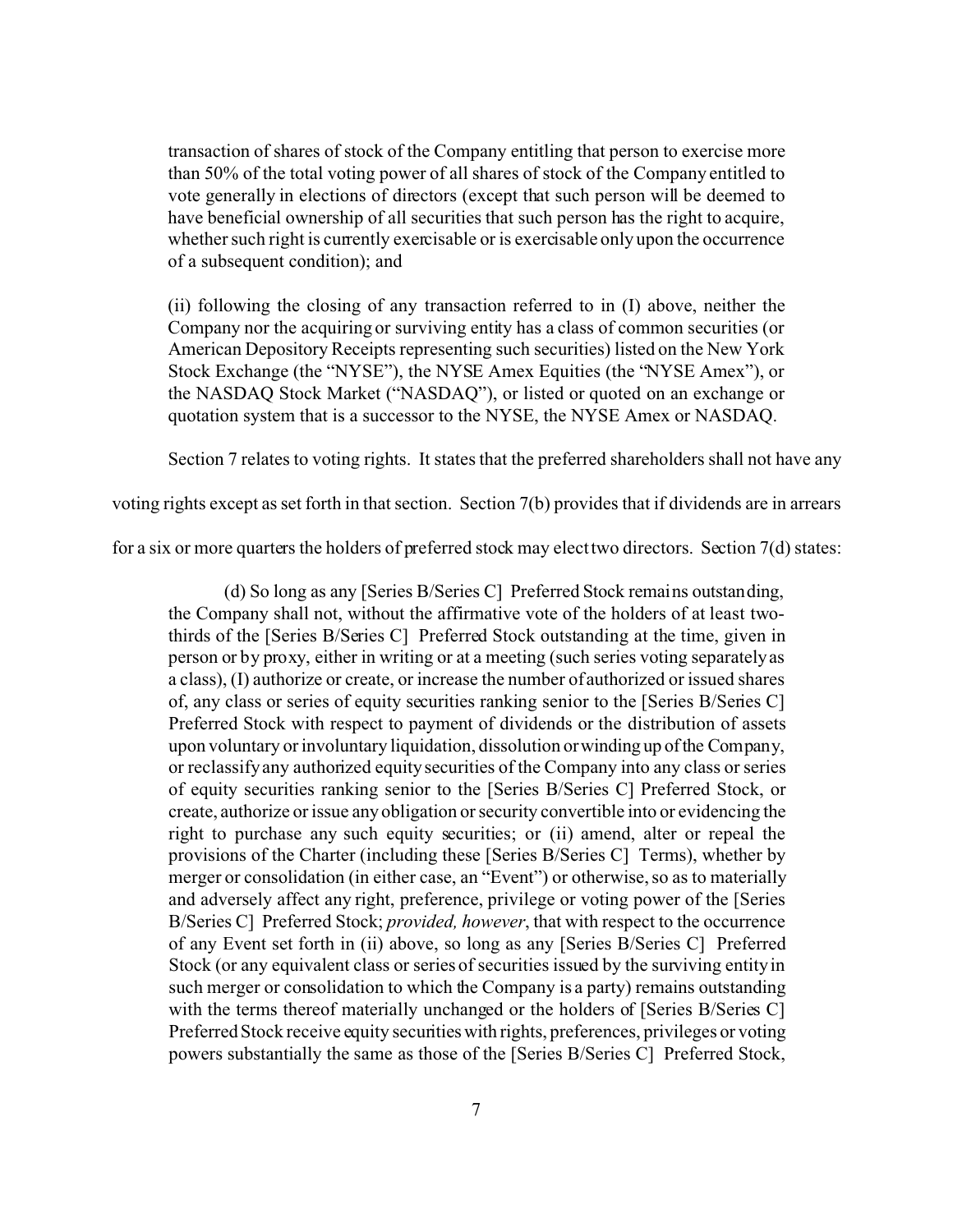taking into account that upon the occurrence of an Event, the Company may not be the surviving entity and such surviving entity may thereafter be the issuer of the [Series B/Series C] Preferred Stock (or such equivalent class or series), the occurrence of any such Event shall not be deemed to materially and adversely affect such rights, preferences, privileges or voting powers of the [Series B/Series C] Preferred Stock; and *provided further*, that (x) any increase in the number of authorized shares of Preferred Stock or the creation or issuance of any other class or series of equity securities, or (y) any increase in the number of authorized shares of [Series B/Series C] Preferred Stock or any other class or series of equity securities, in the case of each of  $(x)$  or  $(y)$  above ranking on a parity with or junior to the [Series B/Series C] Preferred Stock with respect to payment of dividends and the distribution of assets upon voluntary or involuntary liquidation, dissolution or winding up of the Company, shall not be deemed to materially and adversely affect such rights, preferences, privileges or voting powers. For the avoidance of doubt, the foregoing voting provisions shall not be deemed to negate any other vote (including, without limitation, the vote of the holders of Common Stock) that may be required by law or the Charter.

Section 9 is entitled "Conversion." It begins: "The shares of preferred stock are not convertible or exchangeable for any other property or securities of the company, except as provided in this Section 9." Section 9(a) states that upon the occurrence of a change of control, if the company has not elected to redeem the shares of stock, each holder of the shares of preferred stock shall have the right to convert some or all of the shares of the stock into common stock.

## **THE PARTIES' CONTENTIONS**

The theory espoused in the complaint was that the Articles Supplementary expressly prohibit the redemption of preferred stock except under very limited circumstances, which are not present here. The complaint identifies as such a circumstance the special optional redemption right set forth in Section 6 of the Articles Supplementary, which permits the redemption of the preferred stock by the company upon the occurrence of a "Change of Control." That section provides that a "Change of Control" occurs when there is the acquisition by any person of beneficial ownership, of shares of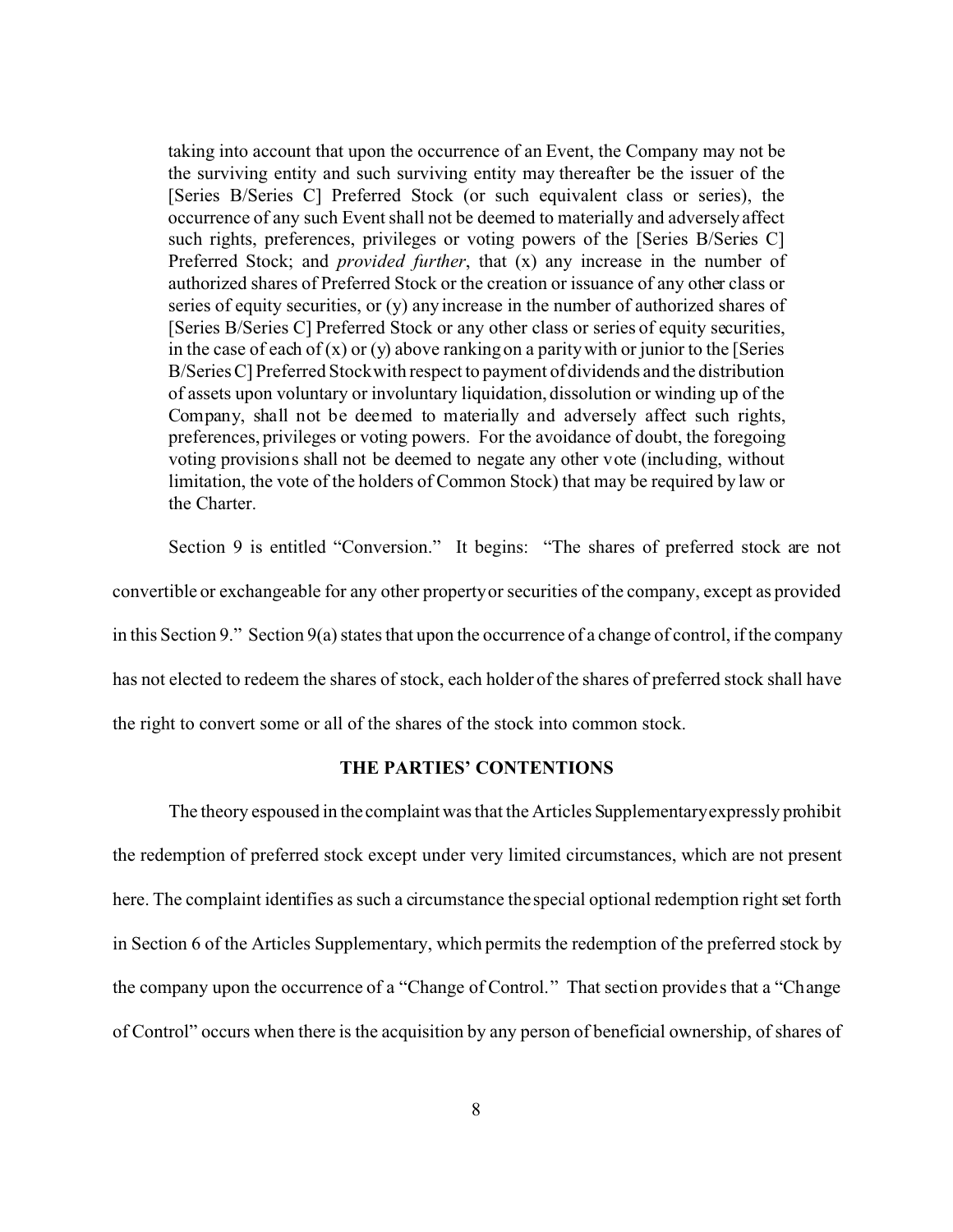stock of the Company entitling that person to exercise more than 50% of the total voting power of all shares of stock of the Company and following the closing of the transaction, neither the Company nor the acquiring or surviving entity has a class of common securities listed on certain public exchanges, including the NASDAQ. The complaint asserts that because shares of the acquiring entity, ARCP, are actively traded on the NASDAQ-GS (the NASDAQ Global Select Market) the merger does not qualify as a Change of Control, and defendants' attempt to redeem the preferred stock under these circumstance is improper.

In their motion to dismiss, defendants take aim at plaintiff's assertion that the merger effected a redemption of the preferred stock. They argue that courts have expressly rejected the argument that a cash-out merger constitutes a redemption of preferred stock, citing *Rauch v RCA Corporation*, 861 F.2d. 29 (2d Cir.1988). Defendants note that a redemption is a transaction in which the corporation obtains shares of its stock, and that in this case the preferred stock was converted into the right to receive \$25 in cash plus accrued and unpaid dividends pursuant to an offer provided not by CapLease, but by ARCP. Defendants further suggest that the merger was expressly authorized under Maryland law, which permits corporations to merge into other entities. Defendants attack plaintiff's reliance upon Section 6 of the Articles Supplementary. They suggest that a change of control occurs only on the event of an acquisition of stock by a third party rather than a conversion of stock to cash.

In his response to the motion to dismiss, plaintiff shifts from the characterization of the transaction as a redemption. He asserts that the Articles Supplementary "provide four instances in which preferred shareholders of Series B and C stock may be defeased of their rights as preferred shareholders" – redemption after the redemption dates, to maintain REIT status for federal income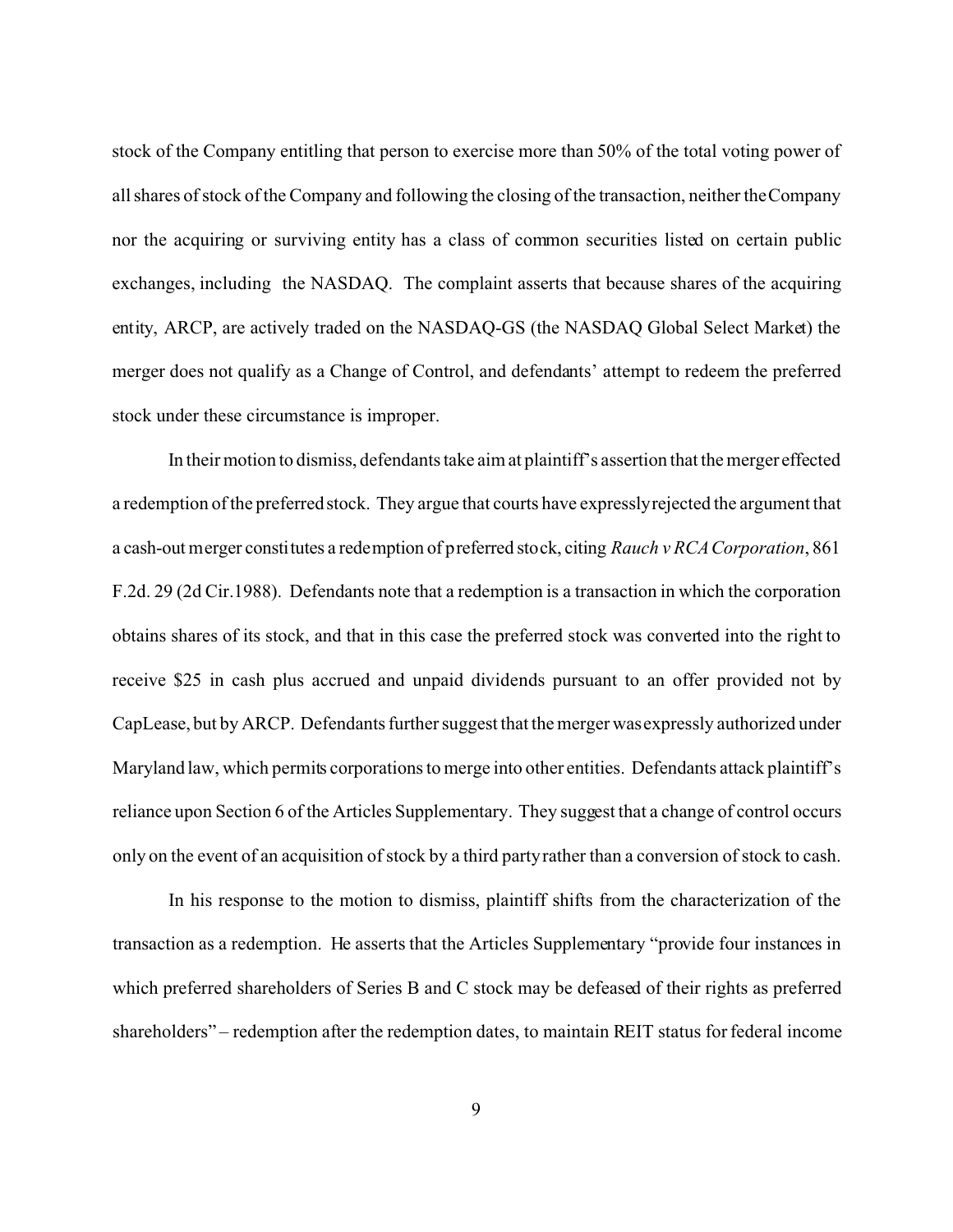taxation purposes, a liquidation, or a change of control. He contends that because a change of control did not occur, the preferred shareholders' rights to dividends survived the merger. He goes on to argue that Section 9 of the Articles Supplementary, which provides that the preferred shares are not convertible into any other property except for the right of the shareholders to convert their shares into shares of common stock on the occurrence of a change of control, precludes the conversion of the stock to cash.

At the hearing, plaintiff pointed to several other provisions of the Articles Supplementary, not previously mentioned, as support for his position. He cites Section 4 relating to liquidation. He also identifies Section 7 relating to voting rights. He notes that this section states that the company is prohibited from adversely affecting any right, preference, privilege or voting power of the preferred shares. He also makes reference to Section 12, which says that the shares have no maturity date. The absence of a maturity date, he says, means that the shares continue to exist forever unless there is a redemption, a liquidation or a conversion at the option of the shareholder.

### **DISCUSSION**

### **Count I**

The gravamen of plaintiff's claim is that the challenged transaction violated the preferred shareholders' contractual rights guaranteed by the Articles Supplementary. There is no disagreement that preferential stock rights are contractual in nature and are governed by the express provisions of the company's charter provisions, which here includes the Articles Supplementary. Therefore, plaintiff must look to the provisions of the Articles Supplementary for any restrictions upon the transaction at issue.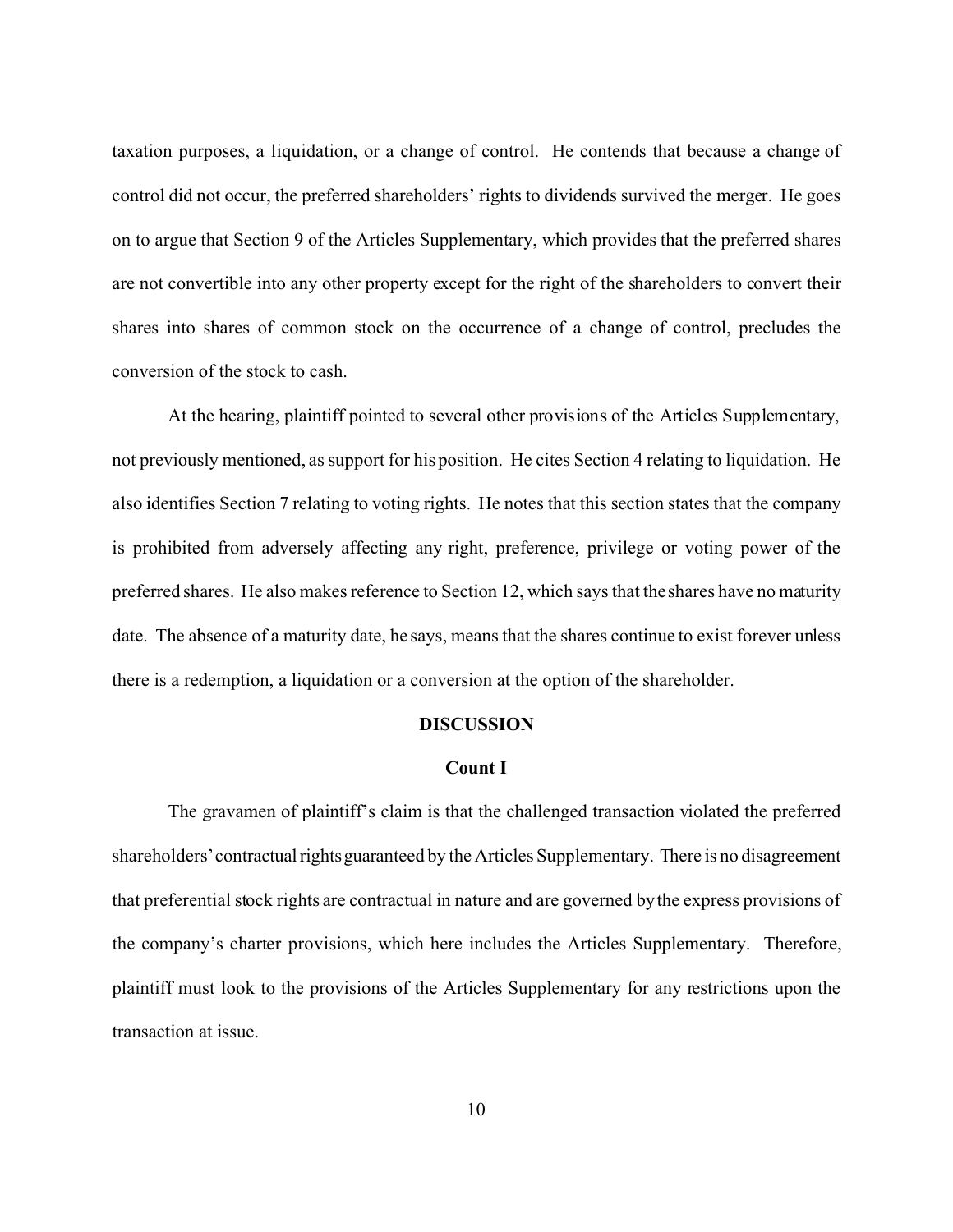In the complaint, plaintiff purports to find these restrictions in the provisions of the Articles Supplementary restricting the company's right to redeem its stock. Plaintiff argues that Section 6 of the Articles allows the company to undertake a special optional redemption only upon the occurrence of a change of control. Plaintiff argues that because the merger did not satisfy the conditions necessary for a change of control to have occurred, any attempt to redeem the preferred stock is improper.

While the Articles do limit CapLease's right to redeem the preferred stock, the basic flaw in plaintiff's theory is that the transaction at issue did not constitute a redemption, because CapLease did not acquire the stock. A redemption is a transaction in which a corporation uses its own funds to purchase its own stock. Md. Ann. Code, Corp. & Assns Art. §2-310. A redemption of shares is treated as a distribution under Code section 2-301, and such distributions are subject to statutory restrictions. See Code section 2-311. In this transaction, the preferred stock was not acquired by the company, and did not assume the status of authorized but unissued shares. The preferred stock was converted into the right to receive cash pursuant to an offer provided by a third party.

*Rauch v RCA Corporation*, 861 F.2d 29 (2d Cir.1988) is very similar to this case. That case involved the acquisition of RCA by General Electric Company. In connection with the merger preferred shares of RCA were converted to the right to receive cash. The plaintiff claimed that the merger was a liquidation or dissolution or winding up of RCA and a redemption of the preferred stock, whose nature was not changed by referring to it as a conversion. The court concluded that the argument was contrary to Delaware law. It held that a conversion of shares to cash was authorized by the terms of the Delaware statute authorizing mergers, and that the conversion of shares to cash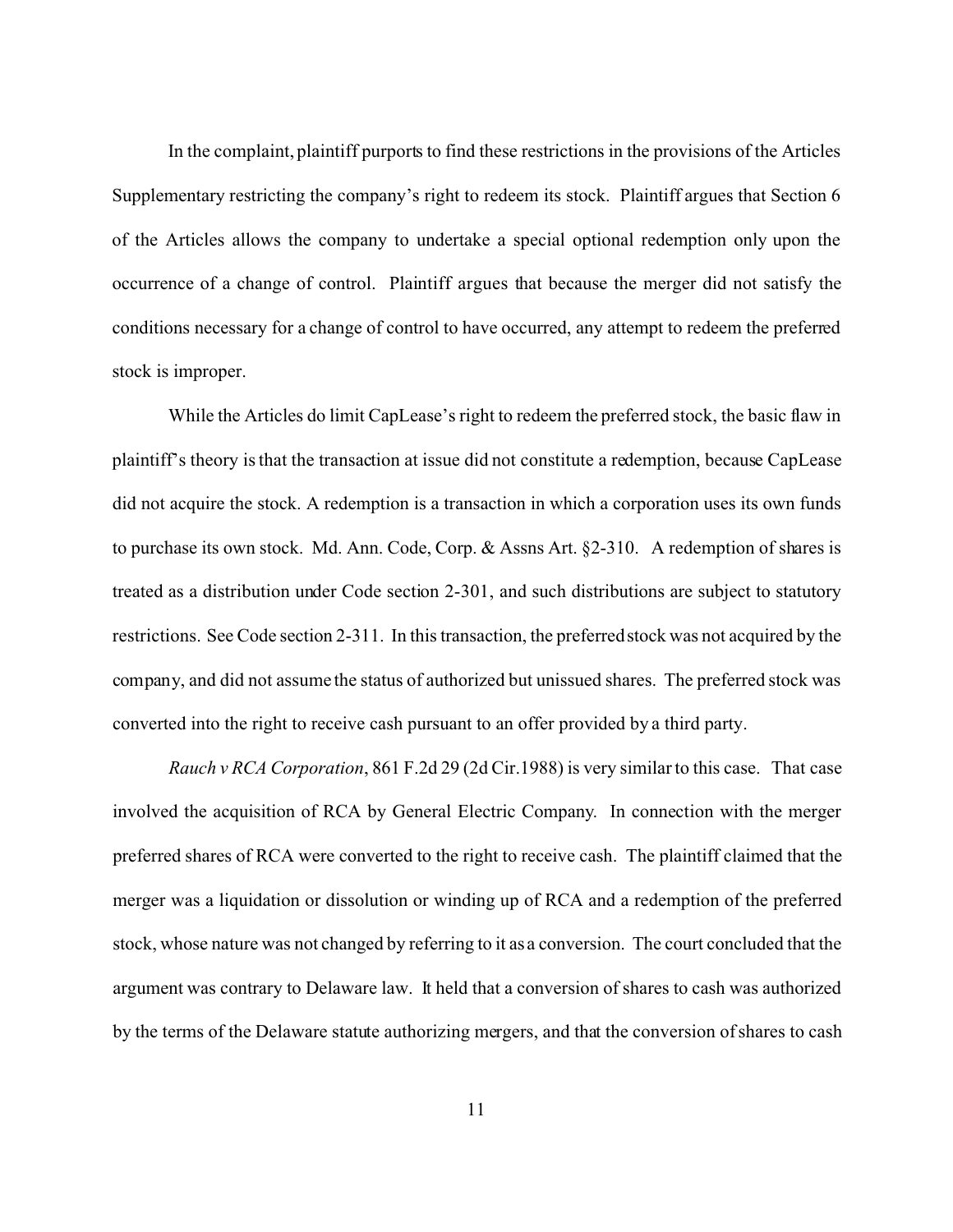in order to accomplish a merger was "legally distinct" from a redemption of shares by a corporation. 861 F.2d at 30. The court also cited *Rothschild International Corp. v Liggett Group, Inc.*, 474 A.2d 133 (Del. 1984) for the proposition that a cash-out merger was not the equivalent of a liquidation.

A similar conclusion was reached in *In re Hesston Corporation*, 254 Kan. 941, 870 P.2d 17 (1994). In that case the court rejected the argument that a cash-out merger and a redemption "should be treated as sharing precise identity because [their] purpose and effect . . . is indistinguishable." The shareholders argued that the only distinction was the source of funds, a fact that they contended was insignificant. The court opined that rather than being insignificant, the source of the funds lay "at the center of the matter." 870 P.2d at 42.

Md Ann Code, Corps & Assns Art. §3-102 authorizes a Maryland corporation to merge into another entity. The statute provides that in such a merger stock may be converted into money. See Code section 3-103. As such, the transaction was explicitly authorized by Maryland law. As the court stated in *Rothschild*, "where a merger of corporations is permitted by law, a shareholder's preferential rights are subject to defeasance. Stockholders are charged with knowledge of this possibility at the time they acquire their shares." 474 A.2d at 137-138. *See also Federal United Corp. v. Havender*, 11 A.2d 331, 333 (Del. Ch. 1940). Furthermore, the provisions of the Articles Supplementary specifically contemplate the possibility of a merger. For example, Section 4(e) states that a consolidation or merger shall not be considered a liquidation, dissolution or winding up of the company. See also Section 7.

Any attempt to equate the current transaction with a redemption, notwithstanding the form of the transaction, runs afoul of the basic rule that the preferred shareholders' rights are to be found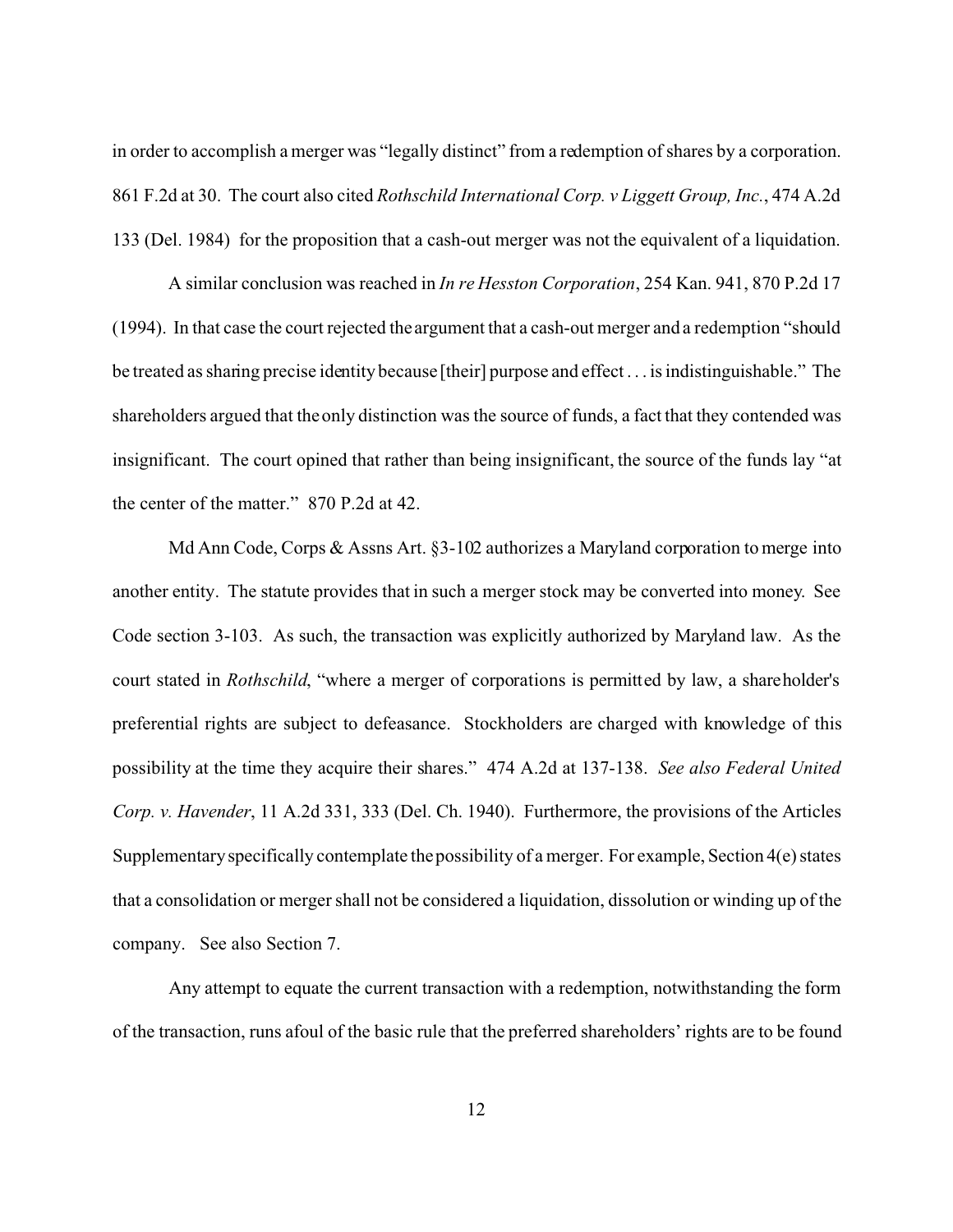in the charter, the contract between the company and them.<sup>3</sup> The provisions of the Articles cited by plaintiff relate to a redemption, which is a term with a defined meaning as discussed previously. The court is not at liberty to disregard these provisions and recast the transaction so as to bring it within restrictions of the charter that do not explicitly forbid mergers. As the court stated in *Hesston*, *supra*, given the fact that a stock purchaser is charged with the knowledge of the possible defeasance of its stock interests upon a merger, "the absence of a Certificate provision for a cash-out merger does not create an ambiguity in the Certificate requiring its redemption provision to be interpreted in the [shareholders'] favor." 870 P.2d at 42-43.

In his opposition to the motion to dismiss, plaintiff turns to the provisions of Section 9 of the Articles, which state that: "The shares of preferred stock are not convertible or exchangeable for any other property or securities of the company, except as provided in this Section 9." As made explicit at the hearing, plaintiff reads this provision as a prohibition on the transaction because it bars the conversion of the stock into other property, including cash.

Contrary to plaintiff's contention, Section 9 does not prevent the conversion of the preferred shares to cash upon a merger. In the court's view, this provision establishes a limitation upon the right of preferred shareholders to convert their stock, distinguishing the shares from convertible

<sup>&</sup>lt;sup>3</sup> It is a commonly accepted principle that the provisions of the state corporation statute are incorporated in a corporation's charter. See 7A Fletcher, Cyclopedia of Corporations § 3634. Maryland courts have held that the Maryland corporation statute is incorporated as an express provision of corporate contracts. *Downing Development Corp. v. Brazelton*, 253 Md. 390 (1969). Perforce, this principle applies to the charter, a contract with the shareholders. *Cf. Baker v. Standard Lime & Stone Co.*, 203 Md. 270, 282 (1953); *Maryland Tube & Iron Works v. West End Imp. Co.*, 87 Md. 207, 211 (1898). Accordingly, the Code provisions relating to merger were incorporated in CapLease's charter.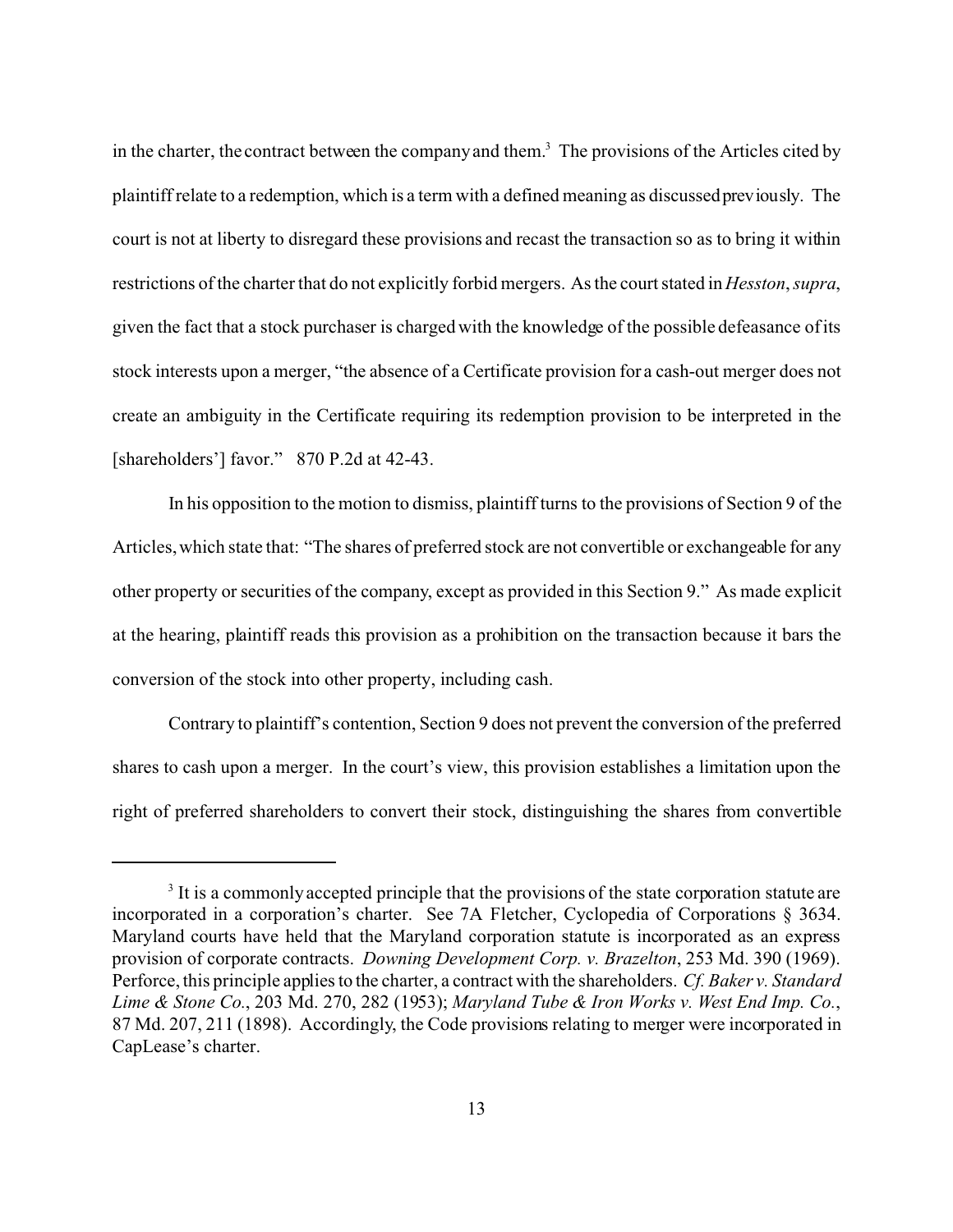preferred securities, i.e., securities that may be changed into or exchanged for other securities by the holder. While the language of this provision does not expressly specify that the shares are not convertible by the holder, it is language commonly used in charter provisions to denote stock that is not convertible by the shareholder. In addition, the remaining provisions make clear that Section 9 deals with the option of the shareholder to convert her or his stock. Section 6 also refers to the "conversion right" granted by Section 9.4

At the hearing on the motion to dismiss, plaintiff's counsel also adverted to Section 7(d) of the Articles Supplementary. Section  $7(d)$  provides that without the affirmative vote of two-thirds of the preferred shareholders the company shall not amend, alter or repeal the provisions of the charter, whether by merger or otherwise, so as to materially and adversely affect any right, preference, privilege or voting power of the preferred stock, but that if the stock remains outstanding with its terms unchanged, albeit in a successor entity, that action shall not be deemed to adversely affect the rights. This provision was not mentioned in the complaint or in plaintiff's response to the motion to dismiss, but was raised at the conclusion of plaintiff's oral argument, as "another provision" that lends additional support to plaintiff's position based on a reading of the entire document. Plaintiff's counsel argued that the significance of this section was not that it provided

<sup>&</sup>lt;sup>4</sup> Section 12 adds nothing to plaintiff's argument. The court accepts plaintiff's contention that his rights could not be affected except as permitted by the terms of the Articles or otherwise by law. As a result, unless a transaction was so permitted, the preferred stock would continue to exist indefinitely. The statement that the preferred stock had no maturity date states nothing that is not already part of the understanding concerning the duration of the preferred stock.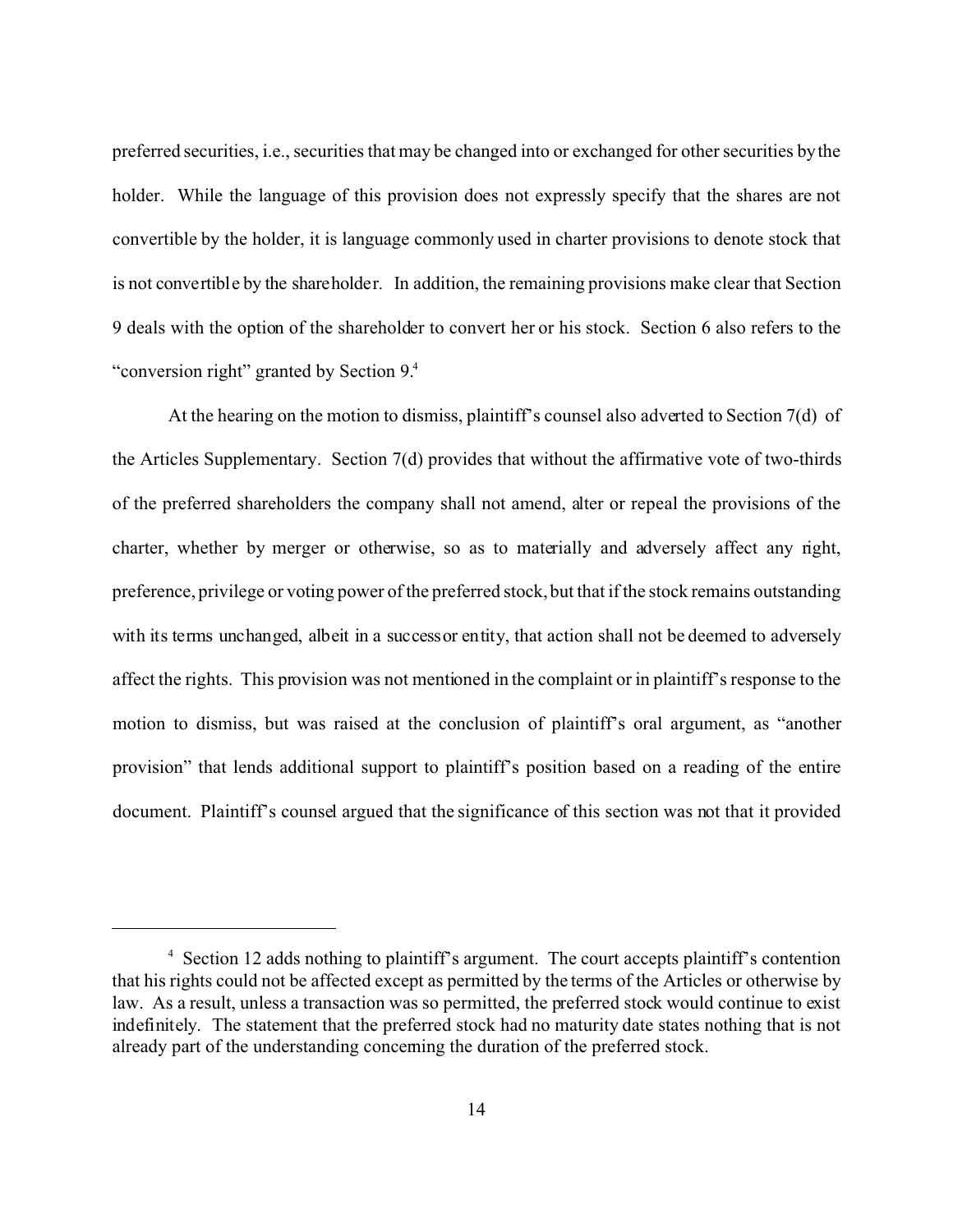that the company could not merge or affect the preferred shareholders' rights, but that it established that the shares could continue post-merger in a successor entity.

Section 7 by its terms confers the right to a vote by the preferred shareholders on any change to the charter that will materially affect their rights. Plaintiff has not explicitly contended that the preferred shareholders should have been granted a class vote or that the transaction is invalid because they were not. In response to plaintiff's argument, the court attempted to probe, without success, for a more precise explication of plaintiff's contention concerning the meaning of Section 7(d). However, plaintiff's counsel did not engage with the actual language of the provision. Plaintiff's counsel took refuge in the statement that if the language was not clear it should be construed against the drafter, a statement that is not a substitute for a rigorous analysis of the words. When pressed for their view, defendants' counsel responded that Section 7(d) is aimed at attempts to alter the contractual terms of the shares as prescribed by the Articles Supplementary, which does not happen in a cash-out merger.

The court has examined several cases decided by the Delaware courts relating to charter language such as that of Section 7.<sup>5</sup> See Warner Communications Inc. v. Chris-Craft Industries, *Inc*., 583 A.2d 962 (Del. Ch.1989)*; Elliott Associates, L.P. v. Avatex Corp*., 715 A.2d 843 (Del.1998); *Greenmont Capital Partners I, LP v. Mary's Gone Crackers, Inc.*, 2012 WL 4479999 (Del. Ch.2012). In *Warner,* the challenged action was the substitution of stock with different terms. The parties stipulated that the action adversely affected the shareholders' rights. In *Elliott Associates*, the stock was converted to common stock, and, again the parties stipulated to the adverse

<sup>&</sup>lt;sup>5</sup> The language is similar to that of 8 Del. Code  $\S$  242(b)(2).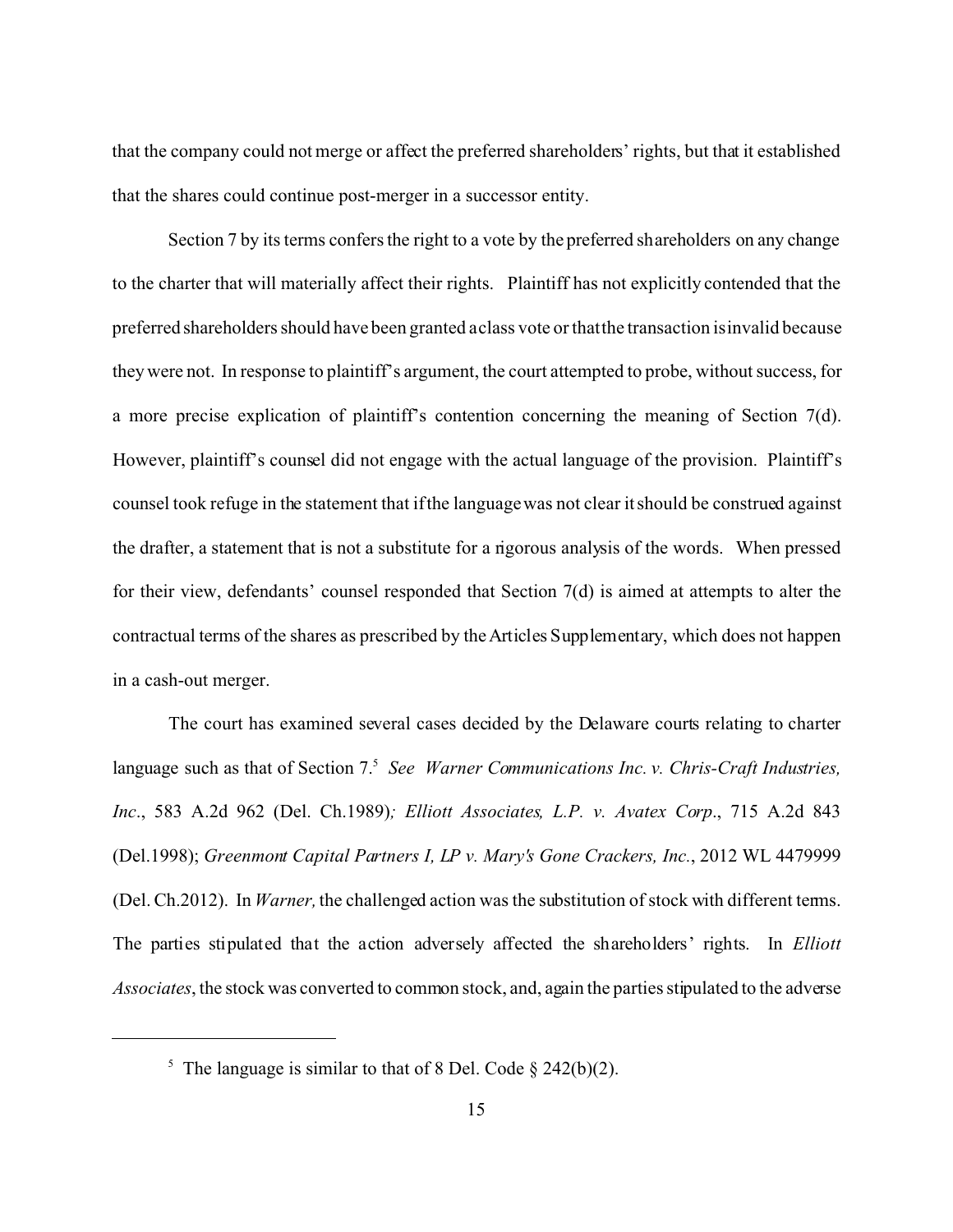effect. In dicta in that case, the court cited plaintiffs' concession that the preferred stock would not have a class vote on mergers "where they receive the same security in a new entity or are cashed out." 715 A.2d at 852.<sup>6</sup>

What Section 7(d) does not explicitly provide, which it might have, is that without the affirmative vote of the preferred shareholders the company could not consolidate or merge with or into another corporation. Without some more specific indication from plaintiff about exactly what he contends, let alone some citation of authority, the court declines to speculate about the possible ramifications of this provision that have not been expressly argued.

For these reasons, the court concludes that Count I, which asserts a breach of contract claim based on the provisions of the Articles Supplementary, fails to state a claim on which relief may be granted.

# **Count II**

Count II asserts a cause of action for breach of fiduciary duty. This count also fails to state a claim. To a large extent, the claimed breach of fiduciary duty relies upon the allegations that defendants'conduct contravenestheArticles Supplementary. Beyond that, the allegations are largely conclusory and unsupported by specific factual allegations. The statement of the claim seems to rest on the contention that the transaction is unfair to the preferred shareholders. The mere statement that a transaction is "unfair" is insufficient to sustain a plaintiff's duty to plead specific facts, and

<sup>&</sup>lt;sup>6</sup> While the *Elliott* court found irrelevant the plaintiffs' argument that the transaction under challenge in that case was simply an attempt to change the terms of the preferred stock, it is to be noted that the merger that is the subject of the case before this court has "economic and business substance . . . beyond an effort to do indirectly what could not be done directly." 715 A.2d at 849.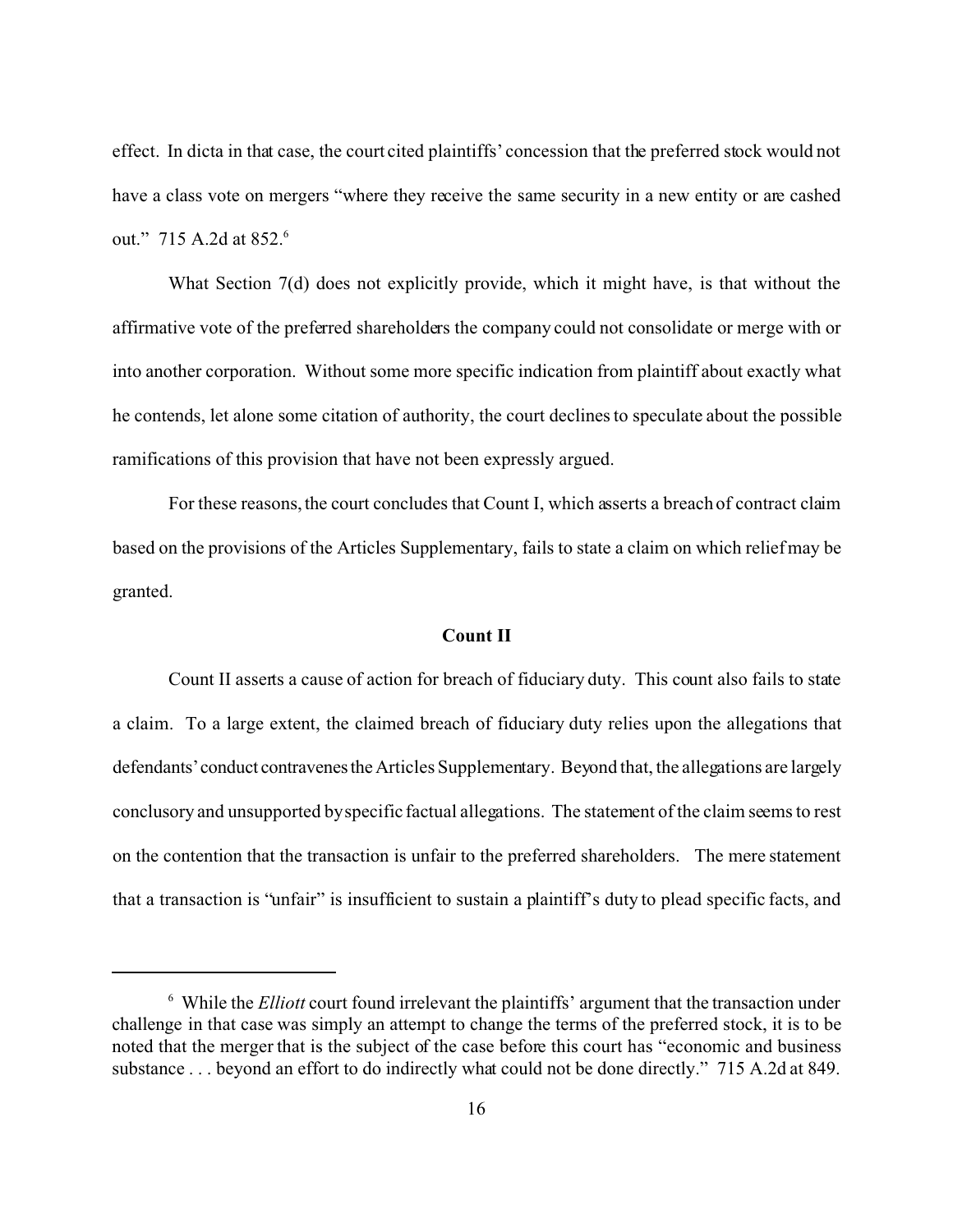note merely conclusory allegations. *See RRC Northeast, LLC v. BAA Maryland, Inc., supra*, 413 Md. 638, 644.

In the opposition to the motion to dismiss, plaintiff identifies two theories. The first is a breach of the duty of good faith and fair dealing. The duty of good faith and fair dealing finds its source in contract law. *See, e.g., Questar Builders, Inc. v. CB Flooring, LLC*, 978 Md. 241, 273 (2009). As such, a breach of this duty is not equivalent to a breach of fiduciary duty. But in any event, this theory fails to state a claim because "the covenant of good faith and fair dealing 'does not obligate a [party] to take affirmative actions that the [party] is clearly not required to take under [the contract]… Rather, the duty simply prohibits one party to a contract from acting in such a manner as to prevent the other party from performing his obligations under the contract." *Blondell v. Littlepage*, 413 Md. 96, 114 (2010) (*quoting Parker v. Columbia Bank,* 91 Md. App. 346, 366 (1992)). While the duty prohibits a party from doing anything to prevent other parties from receiving the benefits and entitlements of the agreement, it "is not understood to interpose new obligations about which the contract is silent, even if inclusion of the obligation is thought to be logical and wise." *Parker*, 91 Md. App. at 366.

The other basis for the claim of breach of fiduciary duty is the assertion that defendants' conduct violated the terms of the company's contract with the preferred shareholders. The court has rejected plaintiff's contention that the merger violated the Articles Supplementary. With this conclusion, this theory necessarily falls.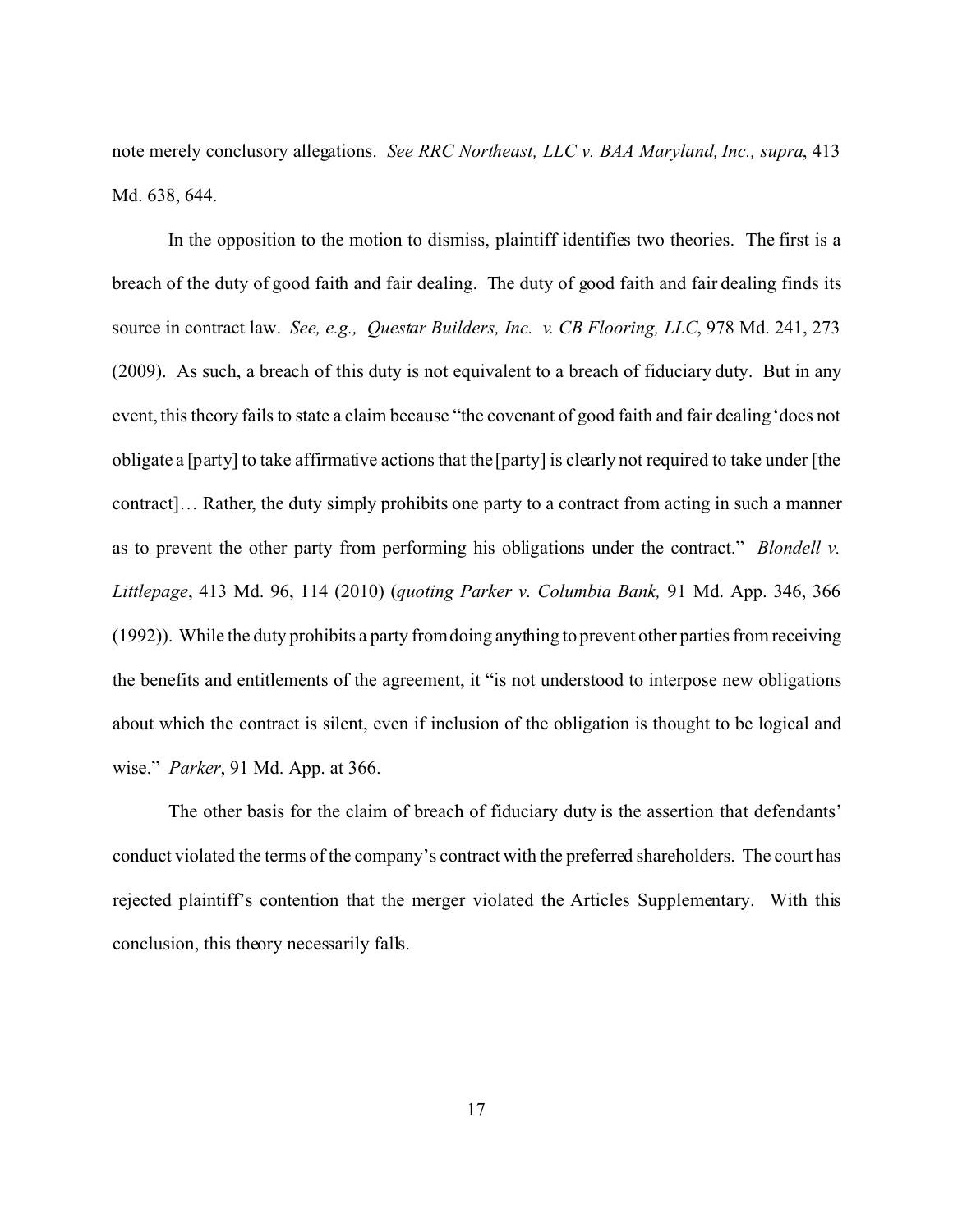### **Count III**

Count III seeks declaratory relief. Defendants argue that the resolution of the other claims, which have an identical basis, renders the demand for declaratory relief moot.

As stated in countless appellate opinions, dismissal of a declaratory judgment action is rarely appropriate. *120 West Fayette Street, LLLP v. Mayor & City Council*, 413 Md. 309, 355 (2010). Where a controversy is appropriate for resolution by declaratory judgment, the trial court's rejection of the plaintiff's position on the merits furnishes no ground for dismissal. *Id.* at 356; *Christ ex rel. Christ v. Maryland Dept. of Natural Resources*, 335 Md. 427 (1994). The test for sufficiency of the complaint is whether the plaintiff shows a subject matter within the declaratory judgment statute, regardless of whether the plaintiff is on the winning side of the dispute.

However, a court may decline to grant a declaratory judgment in certain circumstances. It is within the discretion of the circuit court to refuse a declaratory judgment when it does not serve a useful purpose or terminate controversy. *See Polakoff v. Hampton*, 148 Md. App. 13 (2002). *See also Fertitta v. Brown*, 252 Md. 594 (1969)(holding that once a controversy has been finally adjudicated by a court with jurisdiction of the subject matter and the parties, the controversy is no longer alive and therefore is not the proper subject for a declaratory judgment action).

In this case, the court has concluded that the applicable legal principles do not support plaintiff's claims that the challenged transaction is invalid. That holding concludes the controversy between the parties concerning the legal effect of the transaction. Affording plaintiff an unfavorable declaration would serve no useful purpose, and defendants have not requested such a declaration. For this reason, the court will exercise its discretion to decline declaratory relief.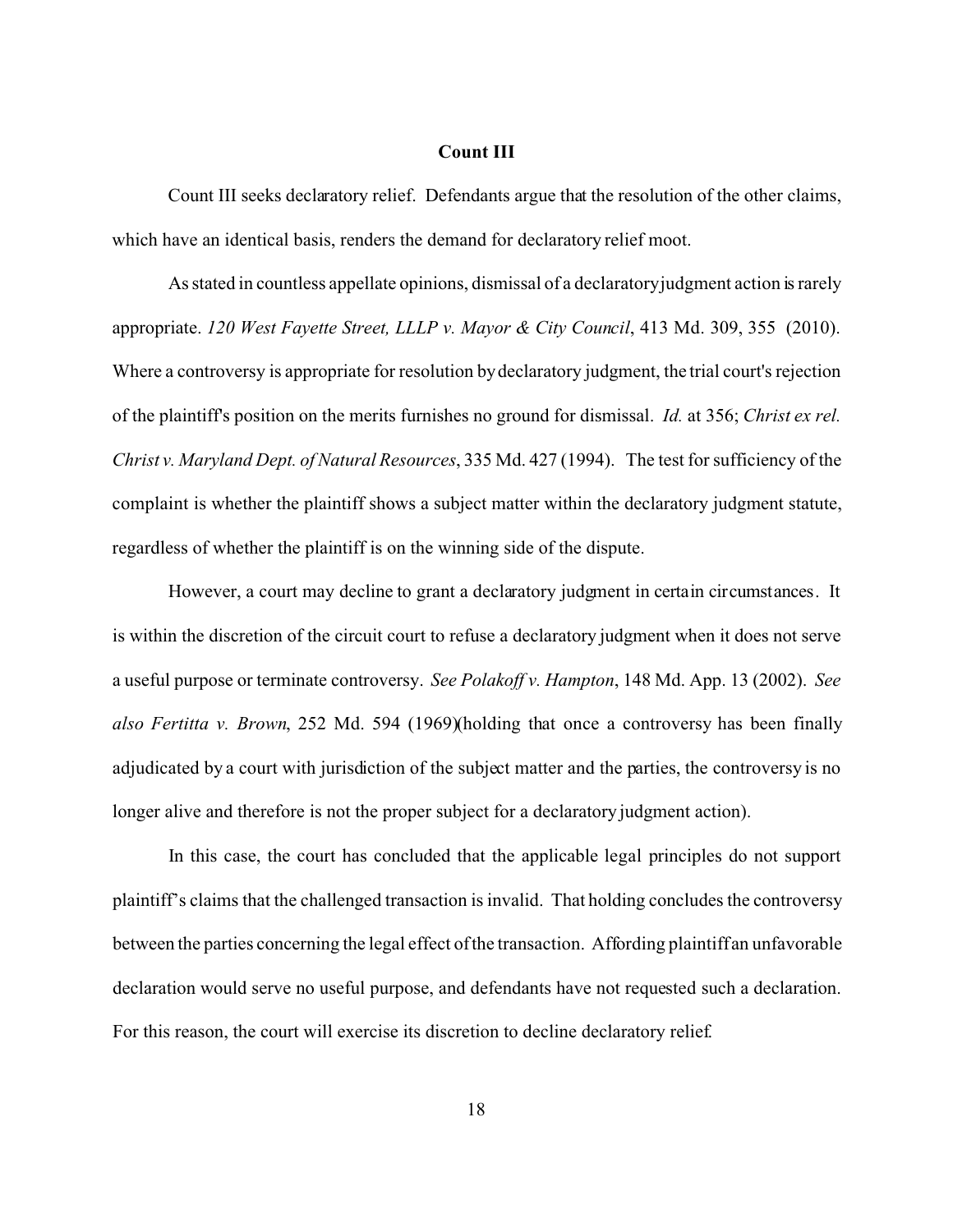### **Count IV**

The final claim is Count IV, which asserts aiding and abetting liability against ARCP and its entities. This count alleges that these entities aided and abetted the breach of fiduciary duty by the CapLease directors. This claim must fail because of the court's resolution of the other claims. One of the requirements for aiding and abetting liability is the underlying culpability of the principal wrongdoers. *Alleco Inc. v. Harry & Jeanette Weinberg Foundation, Inc.*, 340 Md. 176, 200-201 (1995). Because the court has concluded that the claims against the other defendants raise no illegality, there can be no liability for aiding and abetting.

## **CONCLUSION**

For these reasons, the motion to dismiss will be granted. It is the court's conclusion that plaintiff should not be given leave to amend the complaint. In the course of the briefing and argument upon the motion to dismiss, plaintiff made several arguments that were not articulated in the complaint. The court has analyzed each of those arguments and found them insufficient to state a claim. Because the essential basis of plaintiff's claim is the provisions of the Articles Supplementary, whose application has been resolved as a matter of law, there are no additional facts that plaintiff could allege that would rectify the deficiencies in the claims asserted. Accordingly, there is no reason to grant leave to amend.

Dated:

Judge W. Michel Pierson